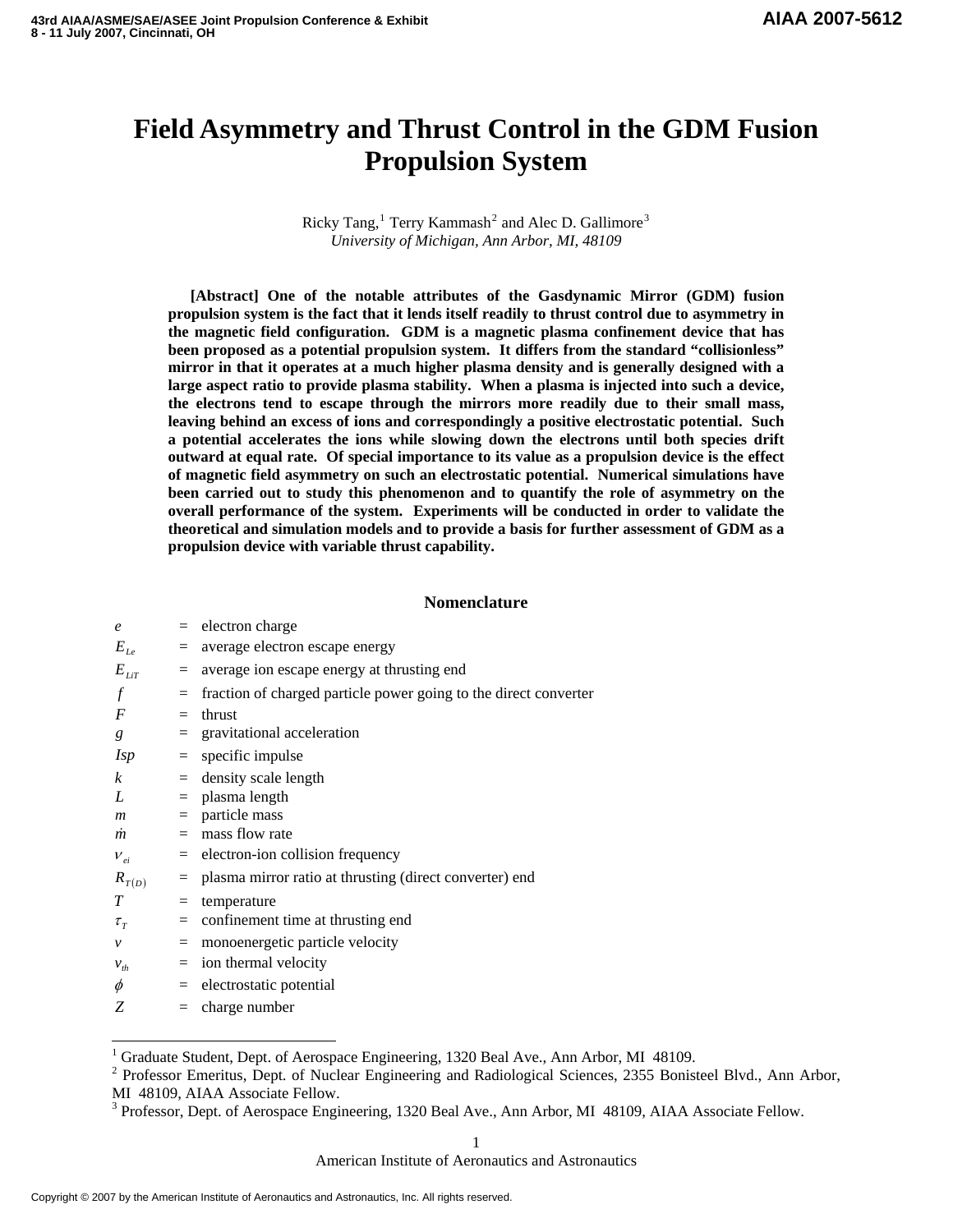# **I. Introduction**

HE gasdynamic mirror (GDM) propulsion system is a magnetic mirror confinement system in which the THE gasdynamic mirror (GDM) propulsion system is a magnetic mirror confinement system in which the propellant (in the form of a dense plasma) is confined for a period of time before being accelerated through the magnetic nozzle to produce thrust. Magnetic field asymmetry is necessary to bias the ion escape to the thrusting end of the GDM, while a direct converter on the opposite non-thrusting end recovers some of the energy that would otherwise be lost due to the escaping ions. In order to achieve better confinement such that the propellant can be heated to the desired temperature and to provide plasma stability leading to more efficient utilization of the confining magnetic field, the system is designed with a large aspect ratio (i.e. length >> plasma radius). For such a system, the magnetic configuration is effectively that of a meridional nozzle, where the fluid flow velocity is everywhere parallel to the magnetic field lines. Unlike a 'collisionless' mirror system, the requirement of a high density plasma inside the GDM ensures that the ion-ion collision mean free path is much smaller than a characteristic dimension of the system, e.g. its length, which underlies the confinement principle of the GDM. Under these conditions, the 'collisional' plasma behaves much like a continuous medium (a fluid), such that its escape from the system is analogous to the flow of a gas into vacuum from a vessel with a hole, and the system can therefore be analyzed as such.

We have previously<sup>1</sup> assessed the GDM by solving the appropriate particle and energy balance equations in order to establish the physical properties of the system and its propulsive capabilities. However, Ref. 1 did not address the electrostatic potential that arises due to the initial rapid loss of the electrons. This self-generated electric field significantly alters the particle dynamics, which was examined in Ref. 2, along with its effect on the escape energies of the electrons and ions (hence the thrust and specific impulse of the system) for a symmetric magnetic field configuration. As mentioned above, however, an asymmetric magnetic field configuration is desired from the standpoint of a propulsion system, and Ref. 3 addressed this by allowing different mirror ratios (ratio of magnetic field at the mirror to that at the center) at the two ends of the GDM. Increasing the mirror ratio (i.e. increasing the mirror magnetic field strength) therefore reduces plasma flow.

## **II. Analytical Examination of the Effect of Field Asymmetry**

The goal of this paper is to investigate how field asymmetry affects the propulsive capabilities of the GDM system. The thrust and specific impulse of the system are given by the followings.

$$
F = \dot{m}_i v_i + \dot{m}_e v_e \tag{1}
$$

$$
Isp = \frac{m_i v_i + m_e v_e}{g(m_i + m_e)}
$$
 (2)

where  $v_i$  and  $v_e$  are respectively the average escape velocities of the ions and electrons and are proportional to  $\sqrt{E_{LT} + e\phi}$  and  $\sqrt{E_{L} - e\phi}$ . On the other hand, both the ion and electron mass flow rates are proportional to  $1/\tau$ .

 Consequently, we see that field asymmetry directly influences the thrust and Isp of the GDM through the particle escape energies, confinement time, and the ambipolar potential itself. The ambipolar potential for an asymmetric GDM was derived in our previous analyses;<sup>3</sup> it is obtained by solving Eq. (3a) iteratively.

$$
\left(1 - \frac{2}{3}x^2\right)[1 - erf(x)] + \frac{2}{\sqrt{\pi}}x\exp(-x^2) = \frac{\delta_T + \delta_D}{2T_e} + \frac{2}{3}\frac{m_e}{m_i}Z^2x^2\tag{3a}
$$

$$
\delta_j = \frac{L}{4R_j k} m_e v_{ei} \left(\frac{8T_i}{\pi m_i}\right)^{\frac{1}{2}}
$$
\n
$$
x = \sqrt{\frac{3e\phi}{2T_e}}
$$
\n(3b)

Once the potential is known, it can be used to evaluate the electron and ion escape energies, given by the following expressions.<sup>3</sup>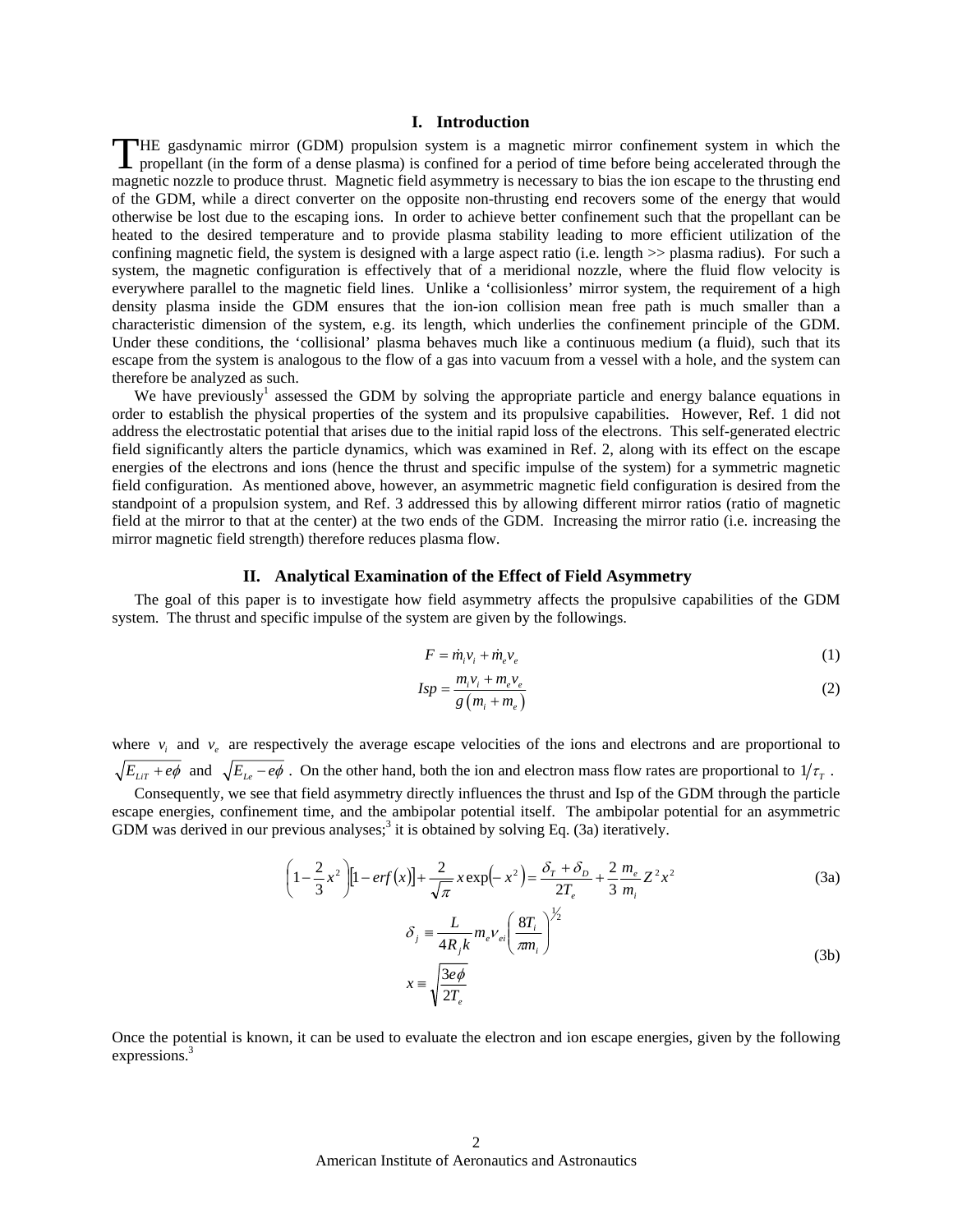$$
E_{Le} = \frac{\left(5 - 2x^2\right)\left[1 - erf(x)\right] + \frac{2}{\sqrt{\pi}}\left(5 + \frac{4}{3}x^2\right)x\exp(-x^2)}{2\left(1 - \frac{2}{3}x^2\right)\left[1 - erf(x)\right] + \frac{4}{\sqrt{\pi}}x\exp(-x^2)}T_e\tag{4}
$$

$$
E_{LIT} = \frac{2 + \frac{m_e}{m_i} Z^2 \frac{T_e}{\delta_T} x^2}{1 + \frac{2}{3} \frac{m_e}{m_i} Z^2 \frac{T_e}{\delta_T} x^2} T_i
$$
(5)

We recall that Eqs. (4) and (5) give the average energies of escaping electrons and ions as they leave the plasma chamber, the ambipolar potential must be added to (subtracted from) the ion (electron) energy to obtain their energies outside the chamber, as alluded to earlier. It is clear from Eqs. (4) and (5) that both have a direct and complicated dependence on the potential, which in turn varies with the mirror ratios. Furthermore, the ion energy has an explicit dependence on the mirror ratio at the thrusting end of the GDM. On the other hand, the mirror ratio does not directly influence the electron energy; it affects the electrons only indirectly through the potential. This is because they have such small mass and high velocity that they essentially do not *see* the mirrors.

Finally, the loss rate or confinement time  $\tau_r$  depends explicitly on the ambipolar potential and the mirror ratio according to the following expression.3

$$
\tau_T = \frac{R_r L}{v_{th} \left[1 + \left(m_e / m_i\right) Z^2 \left(e\phi / \delta_T\right)\right]}
$$
(6)

From this brief qualitative analysis, we can see that the end result of varying the magnetic field strength at the mirrors and/or the central region, such that the mirror ratios change, is that the thrust and the Isp of the system change accordingly.

#### **III. Numerical Simulation**

#### **A. Results on Varying the Mirror Ratios at a Fixed Plasma Temperature and Density**

 Due to the interdependence of the different variables, such as the potential, plasma length, and mirror ratio, and the coupling of the various equations governing each variable, in addition to conservation equations, such as particle

and energy conservation, that must be considered, it is difficult to assess the full functional dependency analytically. A computer code was written to model the physics inside the GDM. The code utilizes all of the above equations, plus others that weren't shown here, to solve for self-consistent values for the various quantities.

 Fig. 1 shows how the ambipolar potential varies with the mirror ratio  $R<sub>r</sub>$  at the thrusting end, at a given plasma temperature and density (10 keV and  $5 \times 10^{17}$  cm<sup>-3</sup>), for various mirror ratio  $R<sub>p</sub>$  at the direct converter end. The GDM was simulated as a steady-state deuterium-tritium (DT) fusion



**Figure 1. Ambipolar potential as a function of the two mirror ratios**  $R<sub>T</sub>$ and  $R<sub>D</sub>$  at 10 keV temperature and a density of  $5\times10^{17}$  cm<sup>-3</sup>.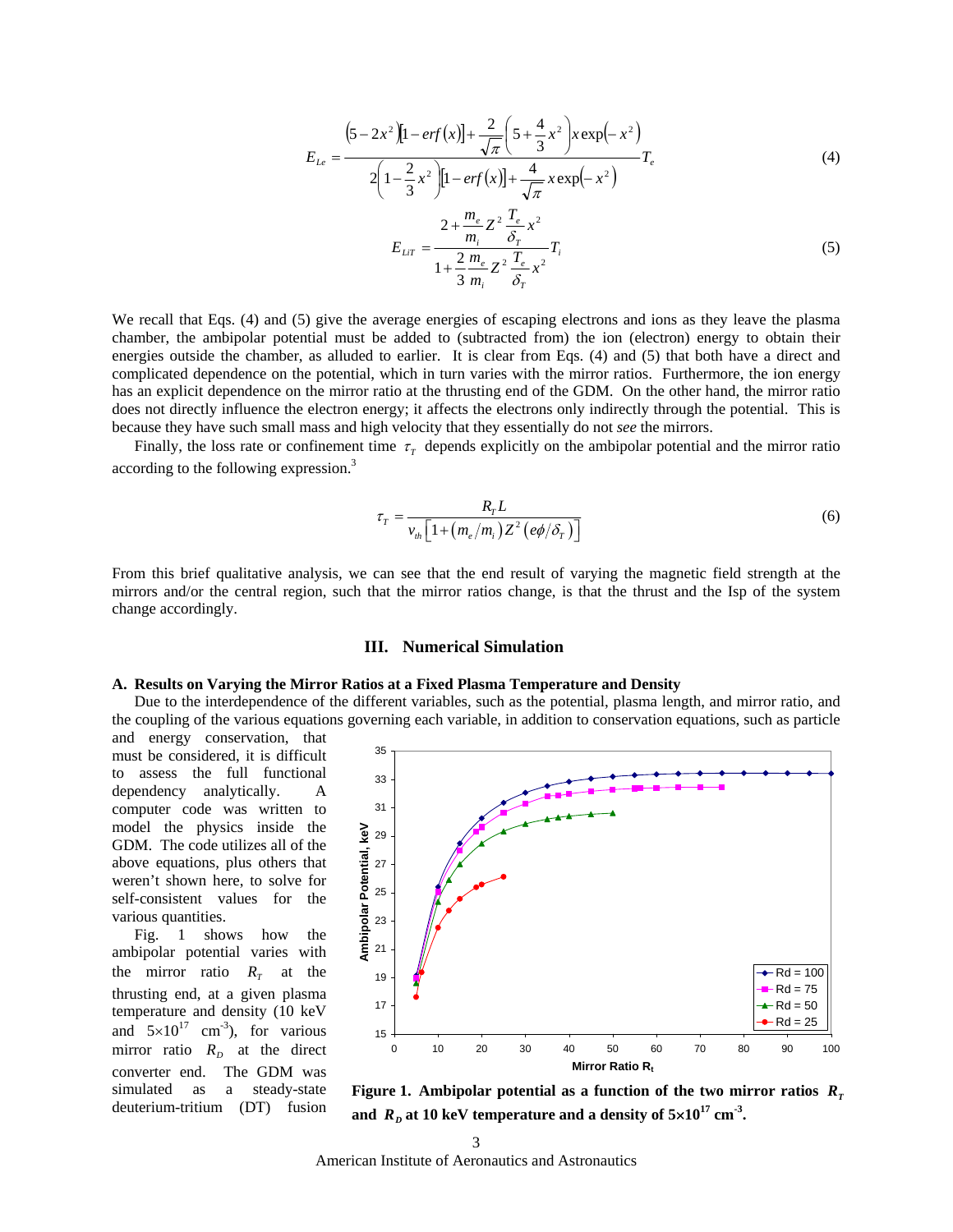system. We can see that for a given  $R<sub>D</sub>$ , the potential increases approximately logarithmically with  $R<sub>T</sub>$ , and at a given  $R_T$ , it increases with increasing  $R_D$ . Each line in the plot ends when  $R_T = R_D$ , where half of the charged particle power appears as thrust power and the other half goes to the direct converter with a certain efficiency (80% in these simulations). There is no merit for  $R_T > R_D$  in a propulsion system since the thrust power would be less than 50% in that case, and most of the power would then go through the direct converter leading to greater loss. Finally, we note that the ambipolar potential is quite significant; in fact for the settings we used, the potential is

about the same or greater than the ion escape energy, as seen in Fig. 2. This significantly enhances the energy (velocity) of the ions, which provide the bulk of the thrust, as they leave th e GDM chamber.

electron g and the avera e ion Fig. 2 shows the behavior of the average escape energy *ELe* escape energy  $E_{LiT}$  at the thrusting end. The electron energy has the same general dependence on  $R_T$  as the ambipolar potential. This is consistent with the observation earlier

that due to their small mass potential, which is evidenced and high energy, the electrons do not *see* the mirror and are not directly affected by it, but are only influenced via the ambipolar potential. On the other hand, the ions are directly affected by the mirror, as well as the in Fig. 2.

dependence of the ambipolar Fig. 3 shows the confinement time  $\tau_r$  at the thrusting end. Again, it increases in an approximately logarithmic fashion with  $R<sub>T</sub>$  for a given  $R_D$ . For small  $R_T$ , it increases with increasing  $R_D$ , whereas the trend flips as  $R_T$  increases. However,



Figure 2. Average electron ( $E_{Le}$ ) and ion ( $E_{LIT}$ ) escape energies as a function of the mirror ratios, under the same simulation conditions as Fig. 1.



**Figure 3. Ambipolar confinement time at the thrusting end as a function of the mirror ratios, under the same conditions as Fig. 1.**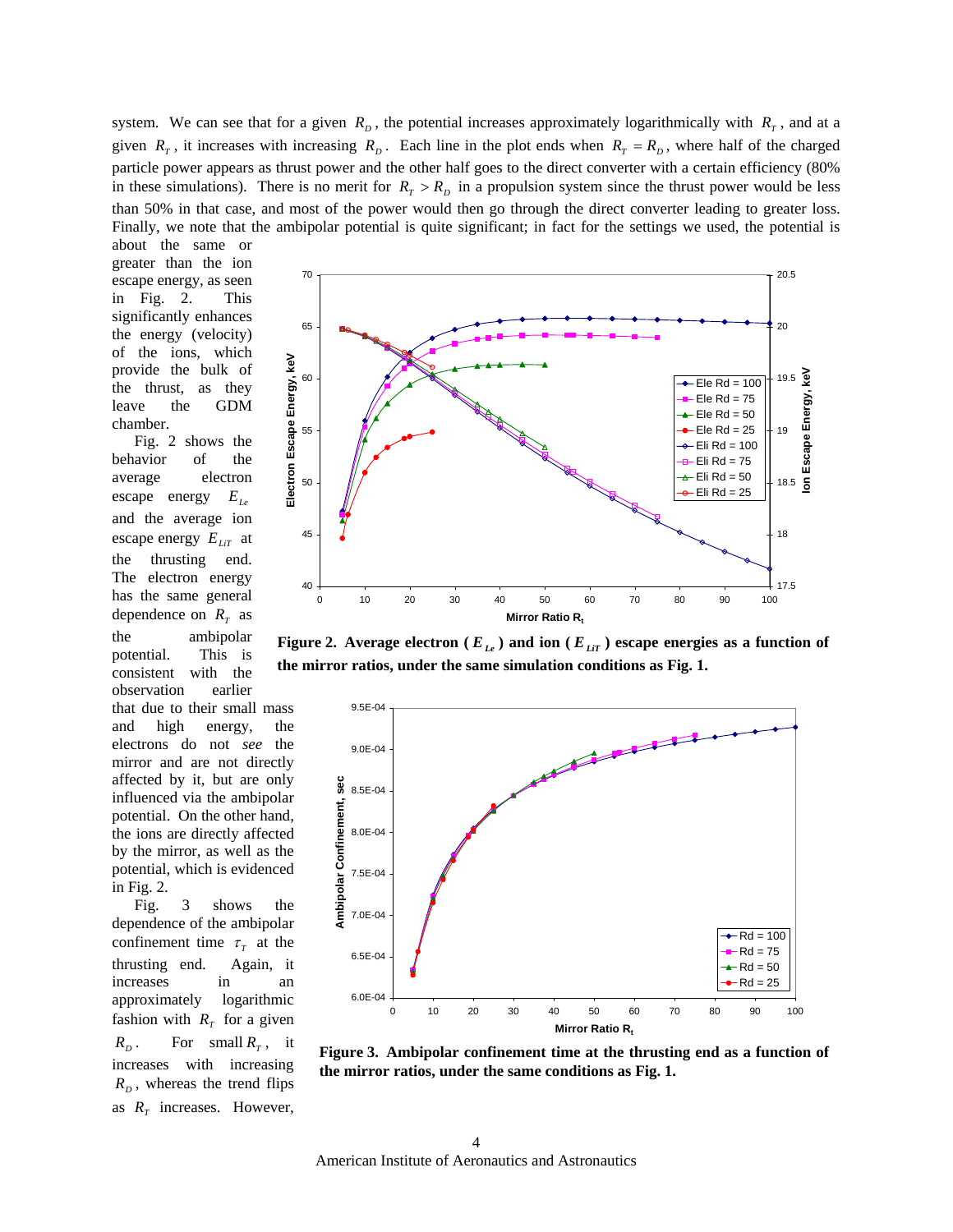the overall dependence on  $R<sub>D</sub>$  is relatively weak.

 Figs. 4 and 5 depict respectively how the thrust and Isp of the GDM vary with  $R_T$  and  $R_D$ . We can see that the thrust decreases approximately exponentially with  $R_T$  for a given  $R_D$ ; this behavior is due to its dependence on the ambipolar confinement time that enters into the mass flow rate calculation. Its dependence on  $R_D$ , however, is not significant, even though closer inspection suggests that for a given  $R_T$ , the thrust decreases slightly with decreasing  $R_D$ . We recall that the average escape velocities of the ions and electrons are proportional to  $\sqrt{E_{LiT} + e\phi}$  and  $\sqrt{E_{Le} - e\phi}$ , respectively, and from Figs. 1 and 2 we can deduce that both of these quantities increase with increasing  $R_D$ , consistent with the thrust results. In addition, for a given  $R_D$ , the particle velocity increases, reaches a maximum, and then gently decreases with increasing . This behavior is captured by the Isp results in Fig. 5.  $R_T$ .





**Figure 4. Thrust as a function of the mirror ratios at 10 keV temperature**  and a density of  $5\times10^{17}$  cm<sup>-3</sup>.



**Figure 5. Specific impulse as a function of the mirror ratios at 10 keV temperature and a density of**  $5 \times 10^{17}$  **cm<sup>-3</sup>.** 

power that goes to the direct converter.

### **B. Results on Varying Plasma Density**

 The previous section examines how the various quantities are affected by the mirror ratios for a given plasma temperature and density. In this section, we will briefly look at how the GDM propulsive capabilities depend on the plasma number density, for a given  $R<sub>p</sub>$ , which is arbitrarily set at 100. We looked at two different densities,  $n = 10^{16}$  cm<sup>-3</sup> and  $n = 5 \times 10^{17}$  cm<sup>-3</sup>. Fig. 7 shows the results for the ambipolar potential. We can see that at very small values of  $R<sub>T</sub>$ , the potential is essentially independent of the density. However, as  $R<sub>T</sub>$  increases, the potential for the lower density starts to have slightly higher values. Fig. 8 shows the thrust and Isp. As before, the Isp follows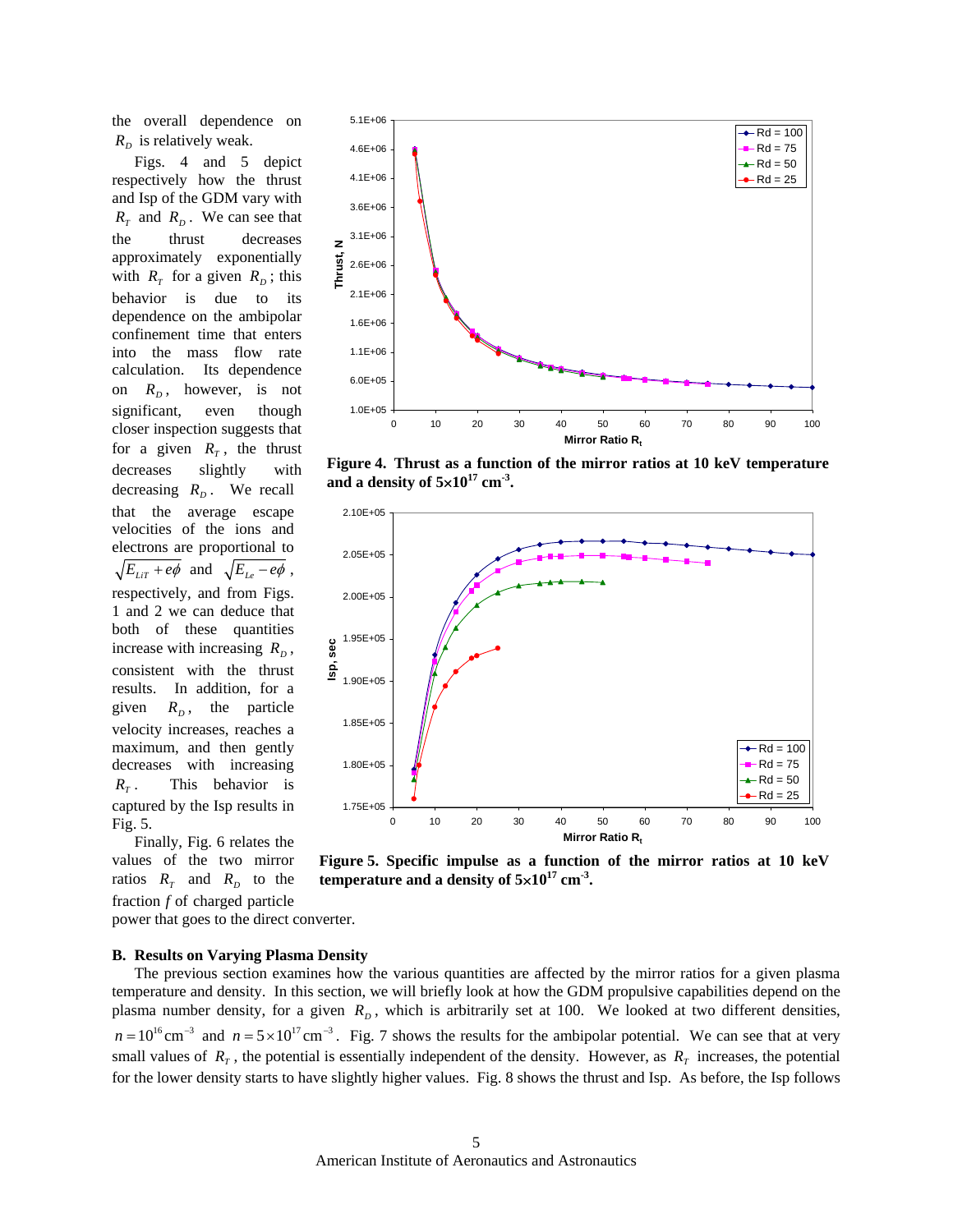

**Figure 6. Fraction of charged particle power going to the direct converter, under the same conditions as Fig. 1.** 



**Figure 7.** Ambipolar potential as a function of  $R_T$  for  $R_D = 100$ **at 10 keV temperature and two different densities.** 



**Figure 8. Thrust and Isp results under the same simulation conditions as Fig. 7.** 

American Institute of Aeronautics and Astronautics 6